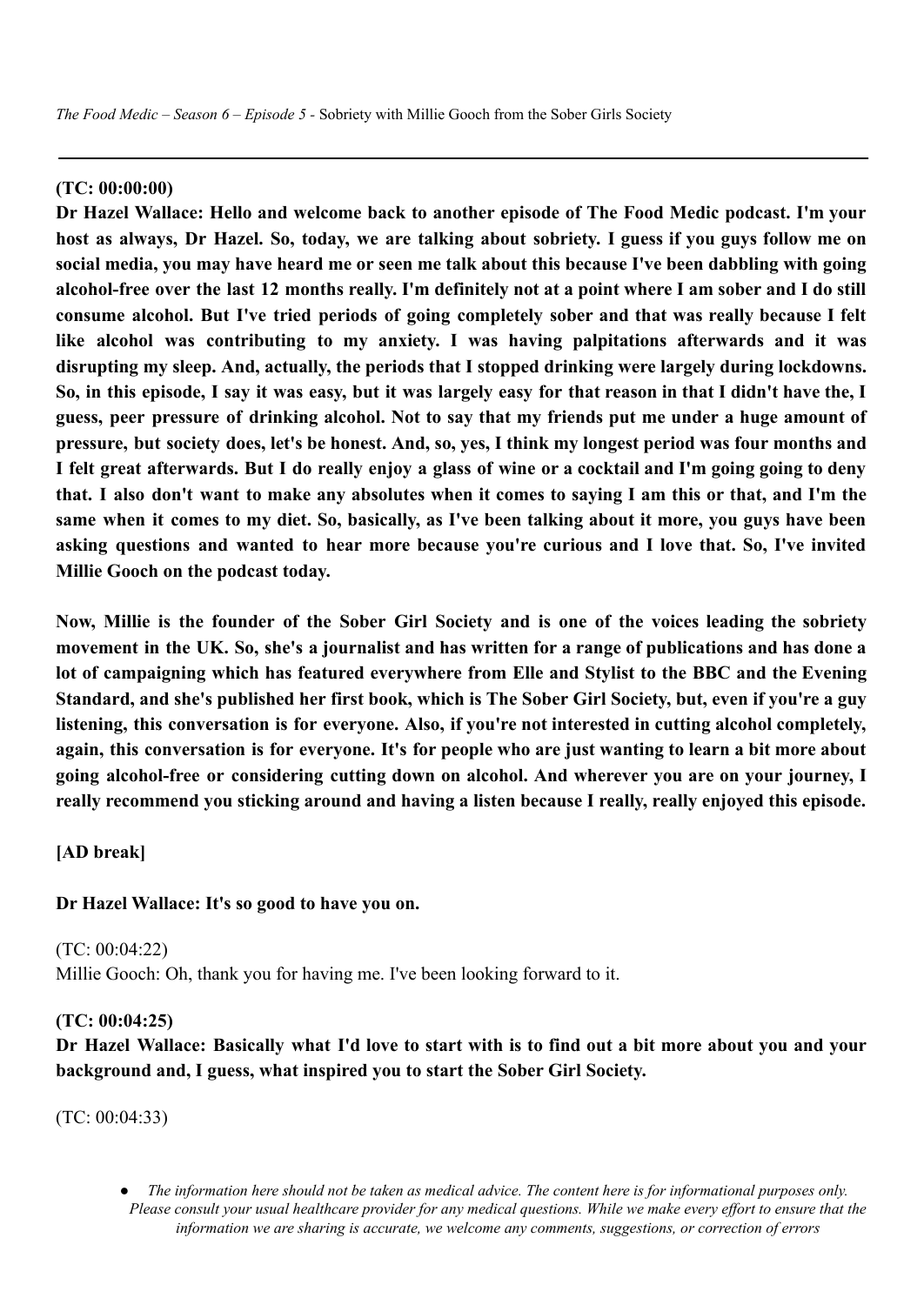Millie Gooch: Yes, of course. So, my background is actually journalism. And, basically, I kind of came to Sober Girl Society because I started drinking when I went to university. So, actually, kind of before uni a lot of my friends were doing the, you know, being fourteen, drinking White Lightening cider and I actually managed to skip all of that really. So, I actually kind of came to alcohol at university. And I think when I look back on it now it wasn't even a question of, oh, will I drink at university? It was kind of a non-negotiable. It was, yes, that's what you do. So, I kind of went head first into university culture. I, you know, got a job in a shop bar. I got a job in a Vodka Revolutions. I went kind of full throttle, and went from kind of a zero drinker to a three-, four-night a week binge drinker. I never played with that middle ground of, you know, a couple of drinks here and there. It was always very full-on drinking.

And I kind of, after I left uni, took those habits with me. So, I went to work in PR and then journalism, and the media industry is quite a heavy-drinking industry. So, I didn't really slow down. And alcohol really started as something that I did just because everyone else did it. It was kind of expected at uni. And then, gradually, it became something that I felt more like I needed and in terms of, like, oh, I need it for confidence and I need it if I'm going on a date and I need it if I'm going on a night out. And it had never really been something that I needed until I started drinking it, which is the irony of it. And, gradually, my drinking just sort of got a bit worse. And, you know, I would go out on a Tuesday night for drinks and fall asleep on the train and ended up miles from my house. I was kind of, like, saying things that I didn't remember and doing things that I didn't remember. And it just slightly got a bit more dangerous. I'd wake up and not really remember how I got home. I was really suffering from blackouts. And kind of towards my mid-twenties it really started to take a toll on my mental health. So, I was always anxious, especially on a hangover with hangover anxiety or 'hangxiety' as we like to call it. And then I kind of noticed that just taking a bit more of a toll generally on my mental health. So, you know, at the weekends, I would spend them always pretty hungover, never really actually resting, going straight to work on Monday, doing a full week at work, and then just going out and partying. I was a weekend warrior I would say.

And, because of that, I never really, like, would get outside on a hangover. I was, you know, eating Domino's Pizza for breakfast, and, you know, I was financially not very well because I spending all my money on Jägerbombs and tequila. And I just woke up in February 2018, I had this, like, almighty hangover and just said I don't want to keep doing this, I don't think I can keep doing this anymore. It's exhausting, like, mentally I'm on the floor. And I kind of looked around on Instagram because I thought, you know, it would be really nice to find other people who feel like this, who don't necessarily identify with kind of an AA recovery path, but still feel like alcohol is quite damaging to them. So, I couldn't find anything. I could find, you know, like a few groups that were talking about mummy wine culture, but I wasn't a mum so I didn't identify, and there was kind of very recovery-heavy groups that were kind of based in the US, and I thought, well, you know, maybe I could start something, I know how to use Instagram. And I thought maybe ten of us would gather and talk about non-alcoholic wine and it just escalated and kind of snowballed. And, yes, so, Sober Girl Society is now the largest community of women on Instagram who are sober or sober-curious. So, it's a bit of a convoluted long story, but that's how I get there in the end.

### **(TC: 00:08:14)**

# Dr Hazel Wallace: I love that. And I guess this is probably a really obvious question, but what do you **mean when you say 'sober-curious'?**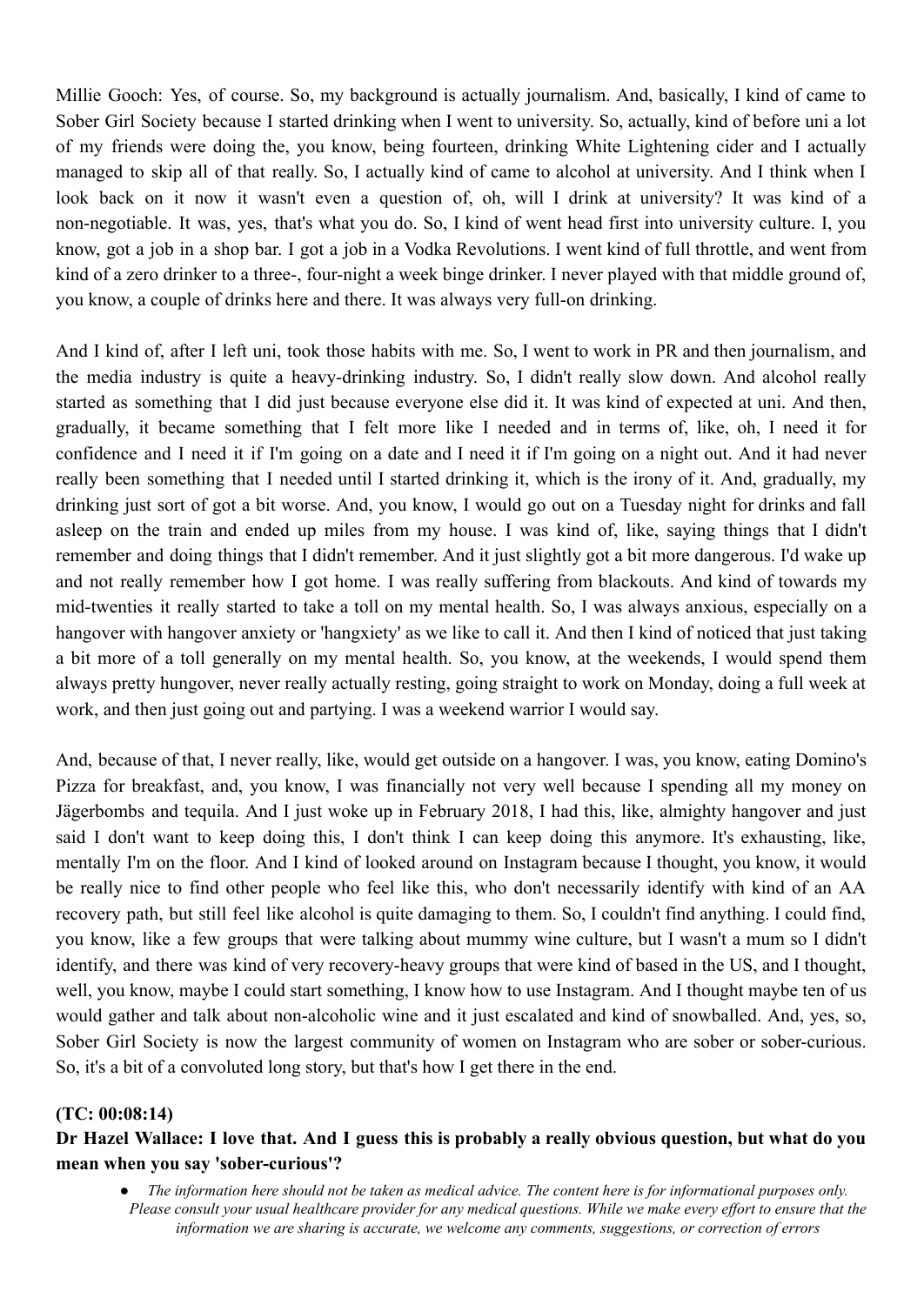### (TC: 00:08:21)

Millie Gooch: Yes, so, interestingly, this has got a bit confused over the last few years. So, sober-curious, some people think it means curious about becoming full-time sober. But, actually, there's kind of this new definition, which was brought in by Ruby Warrington who wrote the book 'Sober Curious', and that is that sober curiosity is like a permanent state. So, you never kind of declare yourself teetotal, but you are just-, it's quite interchangeable with the term 'mindful drinker'. So, it means, like, you're really aware of your drinking habits, you probably don't binge drink, your default will be tending to not drink a lot, you might have a drink on special occasions. It's more that you're really kind of conscious. You know, when I was drinking, I was such a mindless drinker of just knocking back anything. It was like, 'Oh, does this have alcohol in it? Cool, I'll drink it'. So, it's just being really aware of, you know, the motivations behind your drinking. Am I drinking because I'm stressed? Or am I drinking because, you know, it's a party and I'm in a really good mood? So, it's just an awareness, really, about your drinking.

### **(TC: 00:09:21)**

Dr Hazel Wallace: Oh, I'm so glad I asked you that because I had no idea. But I love that. I just think, yes, it's wonderful. So, basically, the reason that, like, I wanted to speak to you about this is I think it's **something that everyone's a little bit more interested about especially after the year that we've had in, like, going into various lockdowns and also just dealing with kind of collective trauma and stress. And,** so, I feel like people either were one way or the other. They were, like, drinking all the time or they **actually weren't drinking at all because they were going out. And, for me, personally, in the first** lockdown, I felt like (TC 00:10:00) it was almost like a novelty. It was summer, I was drinking a lot of rose after work, and I found myself getting into this habit where I was drinking it but it was more as a stress relief. It wasn't that I was, like, particularly enjoying it or wanting it. I just kind of was doing it out of habit. And I was kind of, for background, working on a COVID ward, so it was a really, like, **stressful time, but then I was coming home and, like, also stressing my body with alcohol.**

And I'm really glad that you mentioned the kind of fact that it's not-, you know, there's a spectrum of how much you drink and your relationship with alcohol, so I definitely wasn't dependent on it, like I didn't need to have it in the mornings. And, so, after that, I was like, do you know what, I'm ready to kind of stop drinking for a bit. And, so, I just dabbled with kind of periods of non-drinking and my **longest was, I think, 120 days, which is just-,**

(TC: 00:10:54) Millie Gooch: Nice.

**(TC: 00:10:54) Dr Hazel Wallace: Yes.**

(TC: 00:10:55) Millie Gooch: Well done.

### **(TC: 00:10:56)**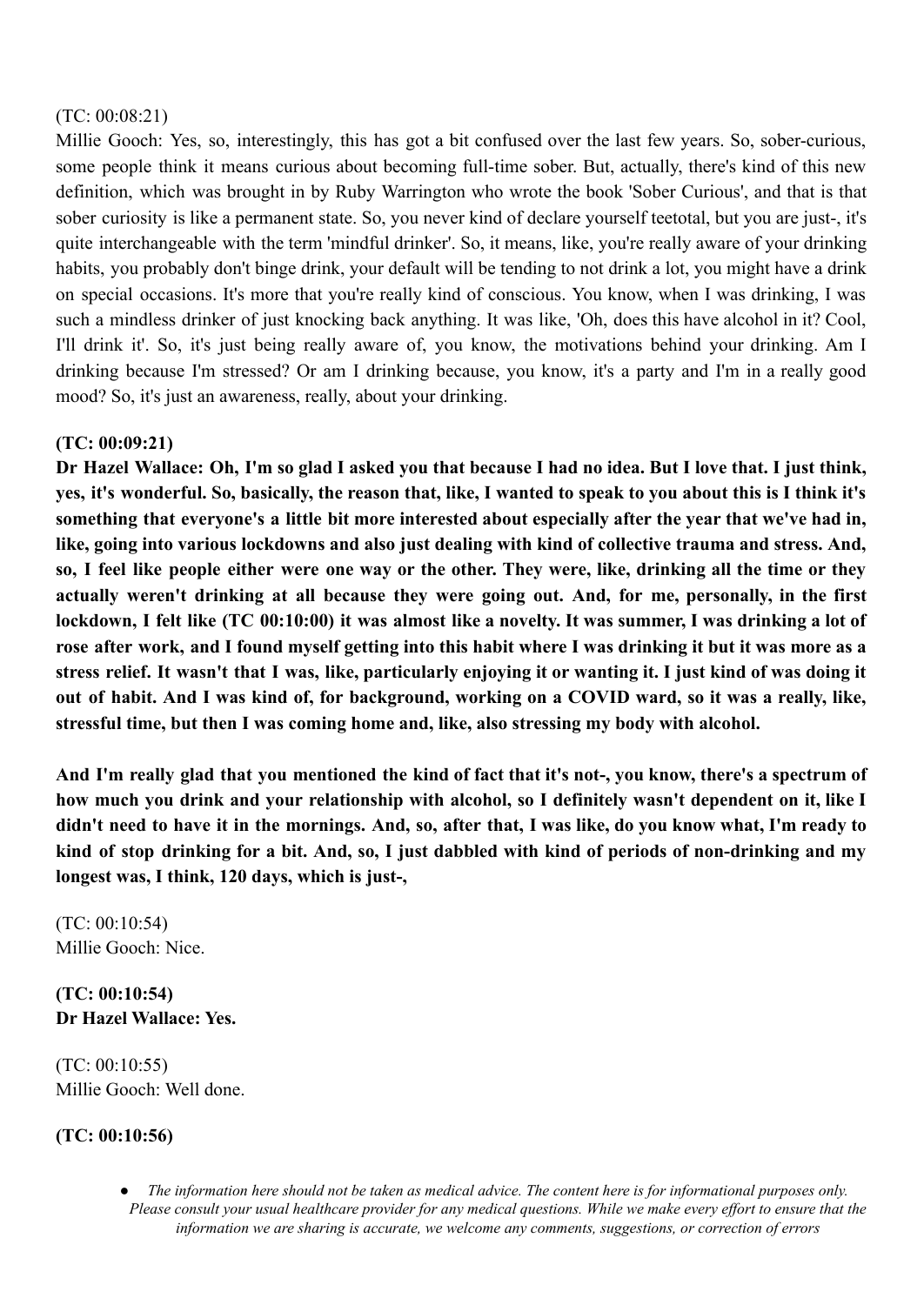Dr Hazel Wallace: I know. And I found it really easy, to be honest. I didn't miss alcohol. I think what made it easy for me is that I was like, wow, I didn't realise how good my body could feel not drinking alcohol and, like, how good my sleep was, my energy levels, just, like, overall feeling better in myself. I don't feel like I'm ready to give myself that label of being sober because since easing lockdown I have had alcohol drinks. And, so, basically, I found I'm kind of in this position where I'm like I'm not really sure, you know, what I'm doing, whether to label it, and also I think, from speaking to other friends who are in the same position, it's like why is it so hard to break up with alcohol? And I guess that's the question I want to ask you because I think we all know that, like, we're not going to feel good afterwards and, vet, we still go back to it. And, like, the analogy I used with someone was it's like that ex-boyfriend that, like, you know that they're not good for you, but you still go back to them because, **in the moment the comfort, is nice.**

### (TC: 00:12:01)

Millie Gooch: Oh, my god. I use the ex-boyfriend analogy for alcohol all the time.

# **(TC: 00:12:06) Dr Hazel Wallace: Do you?**

# (TC: 00:12:07)

Millie Gooch: Honestly, you find so many parallels with it. It's even like when we talk about, you know, look, once you're like a year down the line you forget how bad they were for you, so you romanticise them. Like, we compare it to an ex-boyfriend all the time. So, you're quite right in that analogy.

# (TC: 00:12:51)

Millie Gooch: But I just think it's so hard because it's everywhere. And it's, you know, celebration, it's commiseration. And that, to me, now that I look back on it, I think is a weird concept. I'm like why do we use the same thing that we use to celebrate a friend's promotion that we use when someone has died. Like, it is a really kind of weird contrast that we do that. And, also, alcohol is just everywhere. Like, if you look at photos, we're all holding it. Like, it is just an accessory now that it's everywhere. And, unfortunately, as well, we've kind of become our own marketers of it as well. Like, none of us need to be paid on Instagram to be holding our wine glass. The alcohol industry have it great because they just have so many people giving, like, free advertising to them. So, it is hard because it is absolutely everywhere and it's such a social expectation, and, you know, we use it for bonding, we use it when we're going on dates, it's how we meet new people. It is just impossible to kind of get away from it really.

# **(TC: 00:13:51)**

Dr Hazel Wallace: Yes, that's so true. It really is. It's like every experience involves alcohol in some **shape or form.**

(TC: 00:13:58) Millie Gooch: Yes.

# **(TC: 00:13:59)**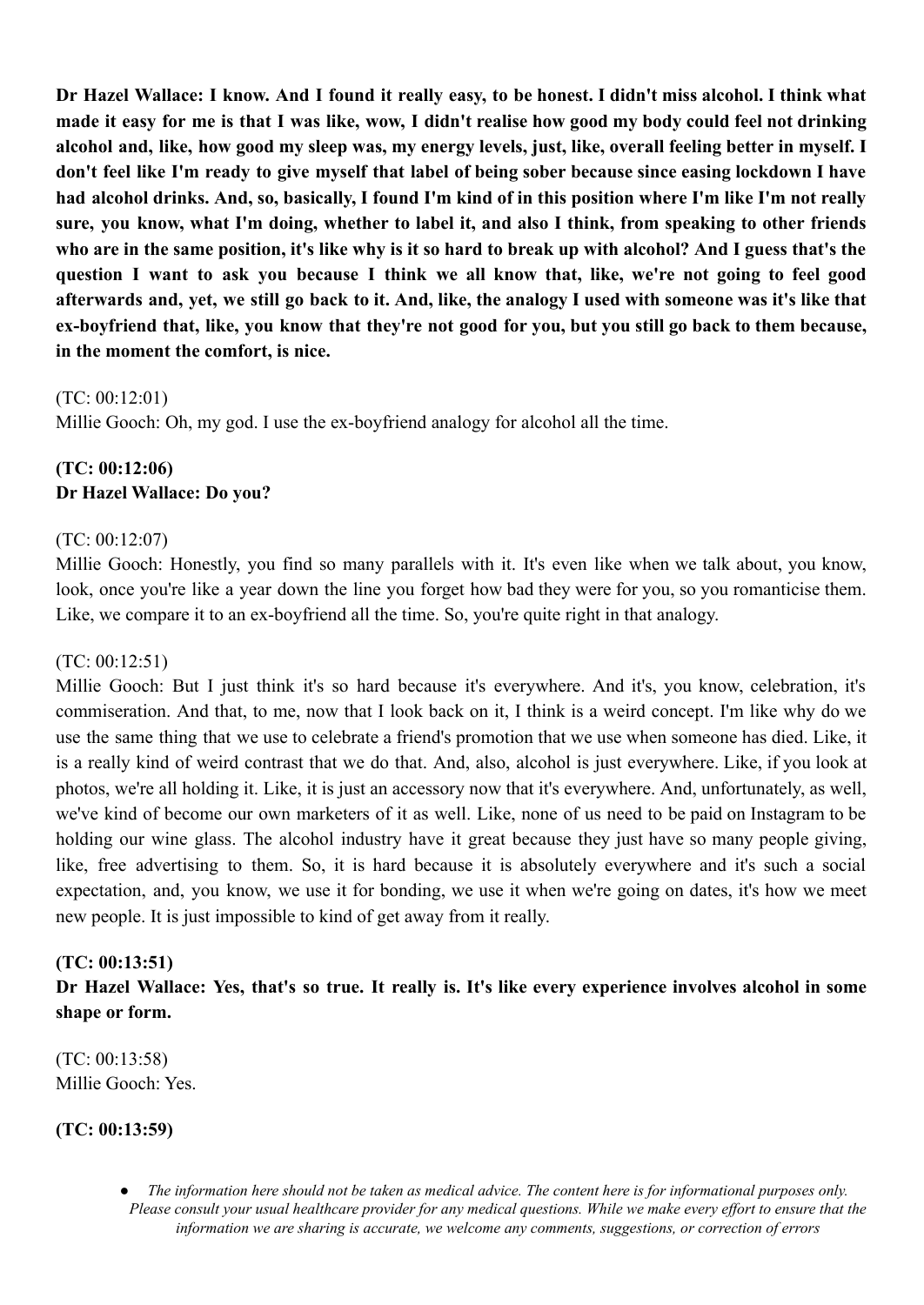Dr Hazel Wallace: And I think, like, a lot of people, I mean, everyone is basically aware that it's not good for you. In the long term, there are health implications of drinking alcohol and that, like, spans things like heart disease to various forms of cancer. But what we don't really talk about is like the **other symptoms. And these are the things that, personally, make me really not want to drink alcohol,** and that's like hangxiety, the palpitations I get after I drink, the fear I experience and also the sleep **disturbance. I'd love to chat a little bit about them.**

### $(TC: 00:14:33)$

Millie Gooch: Yes, of course. I mean, I was exactly the same. I knew that alcohol wasn't kale. I knew that it caused cancer. I think probably I didn't realise to what extent it was linked, but you do know that, you know, you're not drinking elderberry juice or something. You do know it's bad for you. So, for me, the kicker was the mental side of it. And that's not really, like, discussed. When we kind of hear warnings about alcohol, it's really concentrating on, like, the physical effects, but not many people kind of talk about the mental effects. And I just didn't realise at the time how linked it was to my anxiety and how linked it was to depression and so many, kind of, other mental health conditions that it can exacerbate. And the problem is it's such an intertwined phenomenon as well. It's a bit like chicken and egg because you can't really decipher which comes first. So, if you've got anxiety and you're drinking a lot, you know, a lot of us drink to calm anxiety, but it often exacerbates anxiety, so then you drink more to calm it and you quickly get into this real cycle, which is what I think I was in. You know, I was constantly drinking because I wasn't feeling confident and I was feeling anxious, and then I would drink and I would feel fine in that moment, and then the next day I would feel even worse and it just got into that kind of spiral. So, those were the things for me, and also particularly blackouts. I experienced those quite a lot, and I know speaking to a lot of other people now that they have. And, you know, that not remembering things, that caused me anxiety in itself as well as the chemical effects of alcohol. And there is so much to it and I kind of didn't realise how much it was a problem in my life until I took it out.

### **(TC: 00:16:05)**

Dr Hazel Wallace: Yes, that's so true. I think if it's something that you're doing really regularly, it's very hard to separate it from other things in your life that may be causing those feelings and feelings of anxiety. And, I mean, I don't want to make this podcast all about shaming people who drink, and also I fit into that bracket because I still drink alcohol, but I just want to kind of highlight, just like you said, the fact that there are these kind of mental implications that the light really isn't shone on **when it comes to talking about health effects of alcohol.**

### (TC: 00:16:38)

Millie Gooch: Yes. And I always say, look, I don't judge anyone who does drink. You know, my family drinks, all my friends drink, my partner drinks. So, it's not about that. But there's so many things that you can do to kind of reduce your harms of alcohol, even if it's that not giving it up entirely. You know, even things like dry months, like Dry January, Sober October, they just give you that breathing space to kind of analyse, actually, could this be having an affect on my anxiety? If you take 30 days off and then kind of think, actually, my mood is a lot better, then you kind of have that understanding and that knowledge. Whereas if we don't ever pause, you never really stop to sit back and analyse, actually, what role is alcohol playing in my life and what role is it having on my physical mental health?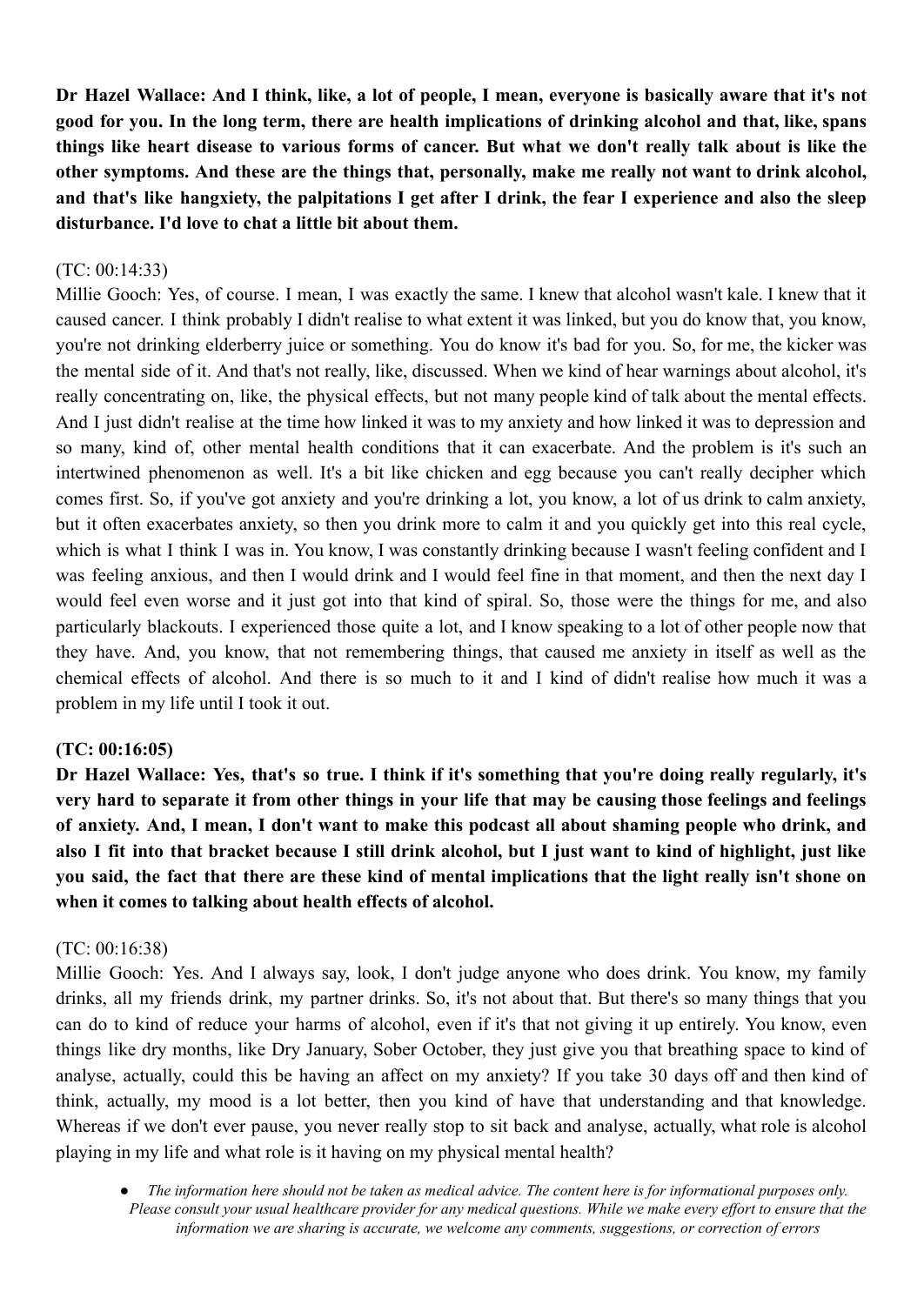# **(TC: 00:17:17)**

# Dr Hazel Wallace: Absolutely, And I think looking at the positives, what are some of the benefits of **going alcohol-free that you've experienced?**

# (TC: 00:17:25)

Millie Gooch: It sounds so cliché and I always think people will probably think I've, like, joined a cult, but there isn't one thing, honestly, that hasn't been, like, positively impacted even if it's like a little bit from giving up alcohol. Whether that is, like, physical health, mental health, more time, more energy, more money, better sleep, like everything. My relationships are better. I like who I am, which sounds really silly. But it's really helped me, like, get to know myself without this kind of, like, blanket of alcohol. And it's just given me more confidence because, you know, I don't rely on alcohol as much. That used to be 'Oh, I couldn't do this without alcohol' and 'I couldn't do that'. And over the three years that I haven't drank, I've proved to myself that I can do those things and it has given me more confidence. And I'm not saying there are no downsides to it. But pretty much everything in my life is better for not drinking.

# **(TC: 00:18:16)**

Dr Hazel Wallace: Yes. No, that's really good to hear. And I've kind of experienced some of this, but I'm sure you'll be able to talk about it a bit more, kind of dealing with the stigma that you come up **against with friends, family, colleagues when you say that you're not drinking and how to navigate** that because it can be very easy to like, I don't know, turn into a chameleon and change your mind to **decide, okay, I'm just going to drink because it'll make everyone else feel more comfortable and happier with the evening.**

# (TC: 00:18:42)

Millie Gooch: Yes. There's two things I think you commonly come up against. One is you're boring and the other one I think is because of the stigma associated with drinking or having a drinking problem is normally you have this, you know, stereotypical alcohol dependency, a lot of the time people will say, 'Oh, you're not that bad, you're fun, you can drink', like, you know, 'Oh, you're not dependent on it'. So, those are the two things that I kind of really came up against at the start. And, I mean, the second one, I kind of really had very honest conversations with my friends. You know, first of all, they joked about it, and I said, 'Well, actually, it is really making me miserable'. And I said, like, 'I don't know if it's going to be a forever thing, but, like, at the moment it's a thing and I would really, really appreciate you, like, getting on board and supporting me'. And I think as soon as I had those, like, really honest conversations with people, they were so much more understanding than if I'd been like, 'Oh, I'm just flippantly not drinking at the moment' or, like, 'I'm on antibiotics'. I think people find that they can push you if you don't give them the whole story. And I know that's kind of easier said that done, especially if you're at the start, you don't necessarily want to go into the full detail of it. But I just find being as honest as possible with your relationship with alcohol and how it is affecting you helps people understand it a bit more.

And then (TC 00:20:00) I think with the kind of, like, 'boring' thing, that is one of the biggest things I hear from people. Like, I say, 'Look, what would stop you going full-time sober from sober-curious?' And they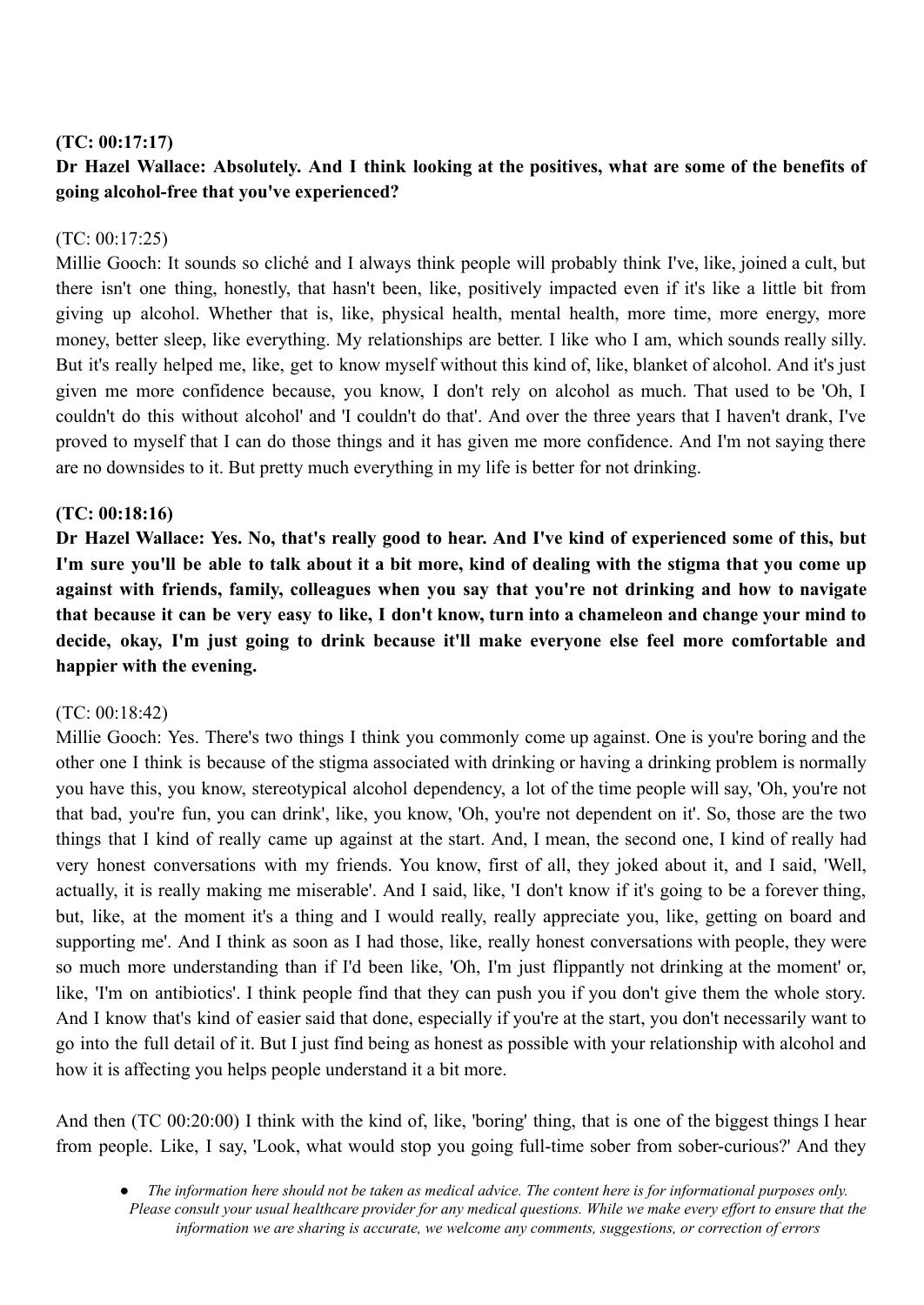say, 'Look, other people and the peer pressure and them thinking that I won't be fun'. So, that one is really hard. But I would just say it's kind of like a time thing. Like, the longer you do it, the more your friends will notice that actually, like, you can still be fun and you can still do those things. I think my friends called me 'boring' for about the first three or four months. And then when I said, 'Look, but am I actually any less fun? Am I not coming out? Am I still not doing all the stuff?' And they were like, 'Oh, you know, actually, you are still really fun'. So, I think a lot of it is just time and people getting used to it. And, you know, I always say, unfortunately, a lot of the time, people's reactions are actually a reflection of their relationship with alcohol. And I know from myself if three years ago someone said to me, 'Oh, you know, I'm not going to drink tonight', I would think that was the worst thing in the world because then I thought, god, well, they're going to notice how drunk I'm getting and I want everyone else to be on my level.

So, I think you just have to try and be really confident in your decision. Remember why you're doing it. Remember that it's kind of for you and no one else. And also really learn about setting those kind of hard boundaries of, 'No, I'm not drinking tonight'.

# **(TC: 00:21:13)**

Dr Hazel Wallace: Yes. I've been discussing this, like, quite regularly on Instagram and there's, like, so many people who are really interested in it. And a lot of women have, like, spoken to me who are single and they're like, 'I've just started dating and I find that really difficult to do sober. Like, I feel like I don't want to be on a first date and say I'm not drinking, or I feel like I need the drink to help **me relax'. Well, not just women. Women and men. And even, like, the whole concept of having sober sex seems to be this really scary thing for people.**

### (TC: 00:21:45)

Millie Gooch: Yes. It's a major factor. So many people kind of talk about that when they come up against, you know, what's going to be the hard things about not drinking. Again, like, it's a really hard thing because I always want to give people, like, 'Oh, here's my ultimate tips', and I do have some, like, really easy things that you can do for dating. But, generally, it's kind of like practice makes-, you know, I never say perfect, but progression. And it's kind of like you have to just go on these dates. The first one and the first thing you do sober of anything, whether that's, you know, a wedding, a date, a bottomless brunch, is never going to be, like, super easy. It's always going to be a little bit awkward because you're doing something new that you've never done before. But once you've done that first one, you're kind of like, 'Oh, well, that actually wasn't that scary'. And then you kind of do the next one and you do the next one. And then by the time you get to about date four or five, you're like, 'Well, this is great'. It's just often getting past that, like, first hurdle.

But there's so many things that you can do to kind of make it easier. I always told people up front that I didn't drink because I didn't want to wait until the date and see their reaction just in case they reacted negatively. I thought, well, at least if I tell them up front and they're not okay about it then I don't have to go on the date with them. And then even things like, you know, when I was drinking, I was never prepared for dates. So, I wouldn't get my outfit ready, I would get dressed, like, last minute, fluster, get really stressed, and then have a glass of wine. I wouldn't look to see where I was going on Google Maps so I would get lost and then I'd turn up late and then I'd feel stressed and then I'd have another glass of wine. You know, like, getting things prepared, knowing where you're going, kind of getting your outfit ready, putting on the good,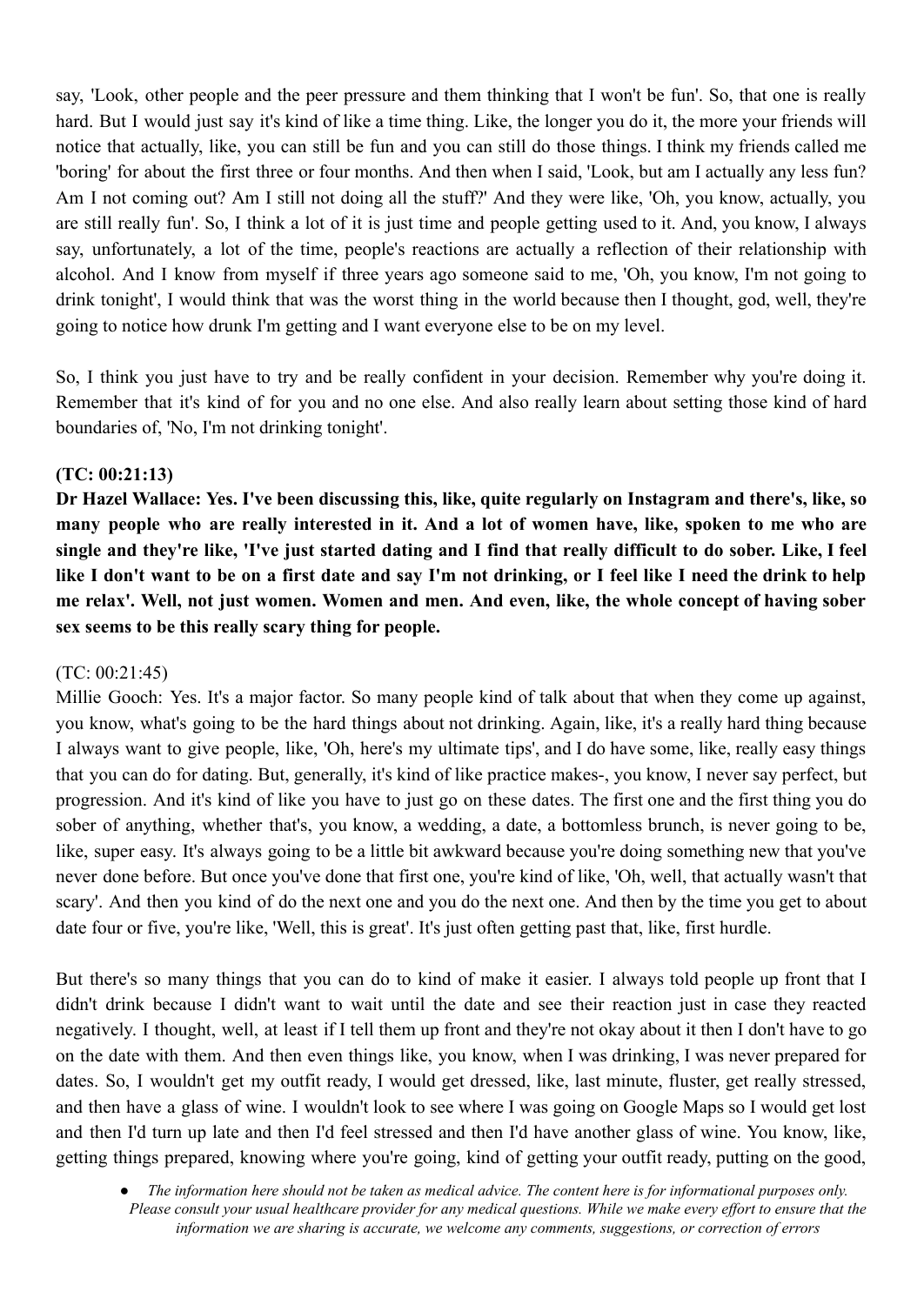sassy music playlist. Like, all those kind of things that you can do to get yourself in the right headspace because I always think if you're in the best possible headspace then that's when you're least likely to drink. So, if you can just try and keep that in mind when you're, like, getting ready for a date.

But I found sober dating, at first, terrifying, but generally one of the best things that I ever did. And I've done a lot of drunk dating in my time. I always say gin can create a spark from nothing. It's kind of like you don't really listen to each other because you're just kind of drinking. And I've left many a drunk date and gone, you know, 'they're the one'. And then met up with them sober, being like, 'Well, actually, we don't have a lot in common'. Whereas going on a first date sober, it sounds really kind of cliché, but you can feel whether you have that chemistry without alcohol, and that's quite nice. I was also meeting people who kind of had similar lifestyles that weren't necessarily non-drinkers, but were more interested in doing things outside of drinking. So, it was really nice to meet people like that. Whereas I think before I'd just always gone, 'Oh, well they're a drinker, I'll go on a date with them'. So, I found it was a really good experience. And I'm not saying you don't get the odd person who doesn't understand it, but, you know, why would you want to be with that person anyway.

**(TC: 00:24:39) Dr Hazel Wallace: Yes. No, that's so true.**

### **(TC: 00:25:11)**

Dr Hazel Wallace: And it's safer, isn't it? Like, when you think about it. Because, like you said just now, if you're avoiding drink, you tend to drink when you're not in a mentally stable place or a safe space. And, so, if you're nervous and using alcohol as a crutch for that anxiety, then you end up drinking loads. You go on a date. You don't know whether you really like them. And then you may just decide to kind of go with the flow, like, you know, you're not letting people know where you are, you might stay out later, things may happen that you don't want to happen. And I just think having **an awareness, you know, especially thinking about where we're living in London, it's so important,** and that goes for both men and women, and you can be more clear about what you want and whether **this is a person that you want to go home with.**

#### (TC: 00:26:03)

Millie Gooch: Yes, 100%. And, I mean, even the kind of vulnerability aspect of, you know, I was commuting home and, you know, my mum was forever scared that I was just going to, like, fall on a train track because there are so many kind of, like, drunken mishaps that you could have. I was forever walking out in front of cars. And, so, even that side of it, I always do feel a little bit safer kind of that way.

#### **(TC: 00:26:25)**

Dr Hazel Wallace: Yes, absolutely. So, one of the things that I came up against when I was researching for the podcast was how this sobriety and how it's part of diet culture. And I actually never really framed it that way in my head, so I was quite interested to read these articles. And it's something that **I wanted to bring up with you and whether it's something that you've had to tackle and speak about.**

#### (TC: 00:26:53)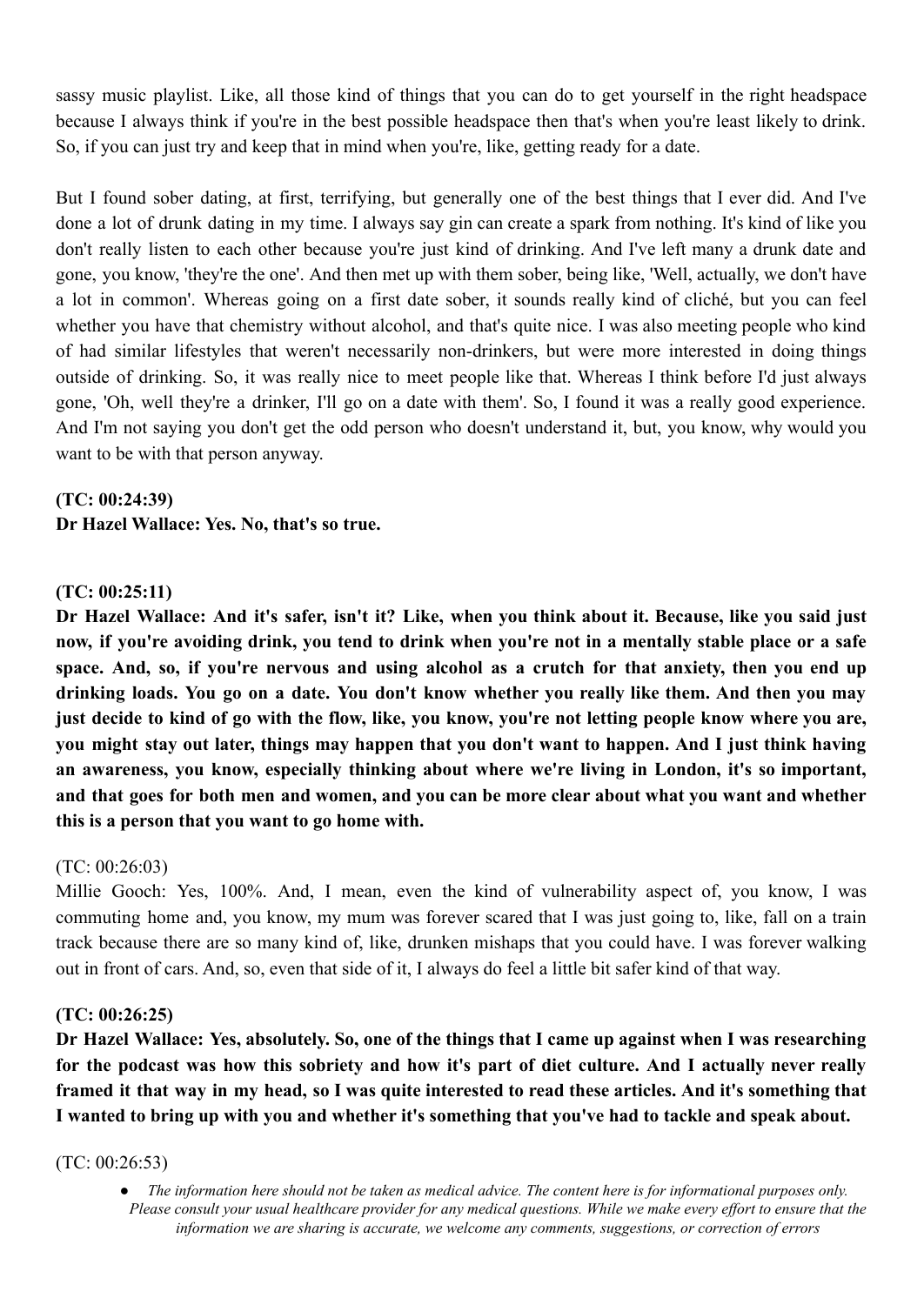Millie Gooch: Yes, it's really interesting because I had also never considered it until it was about a couple of years ago someone wrote about how sobriety was like the new calorie-counting. And I totally understand where that's coming from because sobriety is kind of in this wellness space and, you know, for health. So, I can see why it would kind of come across that way. But, actually, when you really look at it, the kind of diet culture aligns a lot more with alcohol culture, which is this, like, really targeting of women, in particular, to sell them an idea and a narrative that is actually very harmful to them and they profit off it. So, you know, we are sold this idea that drinking makes you sexy and glamorous in the same way we're told that dieting will do that, and, actually, there's someone making money from that. So, when you're sober, no one profits from that. I mean, there's probably a lot of cake companies that have profited from my sobriety. But, apart from that, no one is kind of making money off you and you're being the most authentic you that you can be really. So, it's quite a really confusing conversation because I think there is that aspect where people think it's health and wellness and trying to be skinny and not drinking the calories, where it's so much more than that. And it sounds a bit silly to be like, 'Oh, it's super radical and rebellious', but it kind of does have that element to it of sticking two fingers up against the alcohol industry and saying, 'Look, we don't need your product that's actually really damaging to us. We can live life without it'. And, you know, these are companies that spend billions of money, like, trying to get us to drink and recruit new drinkers and get us on board with all their kind of fancy marketing in the same way the diet industry so. So, actually, alcohol culture has a lot more parallels with diet culture than sobriety does.

### **(TC: 00:28:39)**

Dr Hazel Wallace: Yes, I agree. I completely agree with you there. Yes, it's an interesting way to frame it. But I guess there are people who may cut down on alcohol for health reasons, and when I mention that I was not drinking alcohol for X amount of days, I had a lot of people say, 'Oh, is this because of **the calories?' or, 'Is this because of health reasons', like things like that. And it was automatically** assumed that because, I guess, I'm a doctor and a nutritionist that the reason I'm doing it is purely **from a calorie-counting perspective. And, so, that kind of, you know, was interesting to me. But also when I was sharing some of the non-alcoholic drinks that I was making at home, people were saying,** 'Well, there's the same amount of calories in that and there's sugar in that as well, so why would you bother?' And I'm like, 'You're missing the point'. Like, it's not like I'm trying to avoid the kind of **nutrition side of things, it's purely the effects that alcohol have on me.**

#### (TC: 00:29:34)

Millie Gooch: Yes, and I think that's so important as well in that conversation is that we can't, like, categorise alcohol as like a drink or a food, it's a drug, so it's a totally different conversation. You're not putting cocaine in that same bracket. If you started saying, 'Oh, I'm going to cut down on my cocaine use', no one is going to say, 'Oh, is this part of diet culture?' And alcohol is a drug. And I think we've kind of also done that to ourselves because (TC 00:30:00) we say 'I'm not drinking' and you constantly associate drinking with alcohol even though you haven't specified what you're drinking. So, I think, like, there is some conversation around changing, kind of, should we say 'I'm not drinking alcohol' to kind of specify? Because, otherwise, we just see food and drink, and we see alcohol is, you know, drink.

### **(TC: 00:30:20)**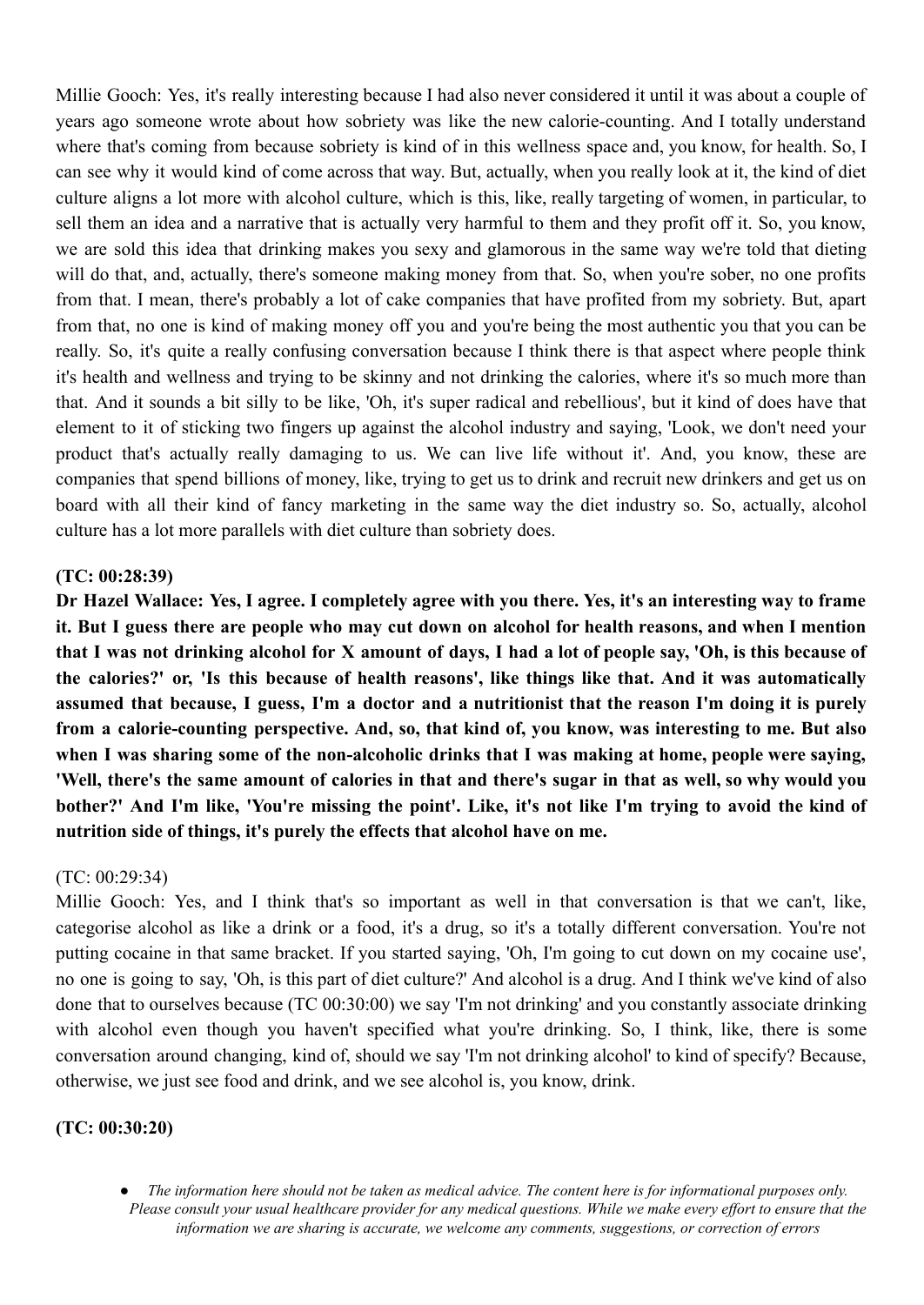**Dr Hazel Wallace: Yes. No, that's true. Someone said to me recently, you know, if alcohol was discovered right now, it wouldn't be legalised. And I was like 'That's so true'.**

### (TC: 00:30:29)

Millie Gooch: I know. It is terrifying when you think of it like that and you're like 'Oh, god'.

## **(TC: 00:30:33)**

Dr Hazel Wallace: I know. I know. So, I guess there's going to be some people here who do consume alcohol who are listening and maybe they're like, 'Right, I'm interested in this'. What tips do vou have **for people who are sober-curious and learning to navigate this new normal in a slightly kind of alcohol-driven world?**

### (TC: 00:30:53)

Millie Gooch: Yes, I think the first thing is just to get, I mean, 'mindful' is the right word of your drinking habits. So, you know, even noticing things, writing things down, maybe keeping a journal of kind of when do I drink? are there times I am triggered more to drink? Are there people I drink more around? Are there particular times that I drink? And just, kind of, like, noticing any patterns, or, you know, do I drink because I'm stressed? Getting a bit curious about your relationship and identifying any of those patterns. And then I would say that there is, like, an entire corner of the internet. Like, in the last three years since I stopped drinking there has been, like, a boom in courses, programmes, people, alcohol-free drink. So, I would say, look, just start engaging with some of that content, follow a few, you know, people, listen to a few podcasts, maybe read some quit-lit, and just absorb yourself a little bit to move yourself away from really heavy alcohol messaging. I think even just having, like, an Instagram feed that's got a bit more of that inspiration will, kind of, help you along the way and see other people who are doing it. I think there's so much help out there now that it's amazing. And I think, I mean, even if you're not on social media, there's so many amazing books and podcasts and people that you can reach out to.

### **(TC: 00:32:08)**

**Dr Hazel Wallace: Yes. I found joining your page, The Sober Girl Society, just something really** refreshing because of the conversations that you're having and how you're re-framing a lot of it, and I didn't find that anywhere else. So, I definitely do encourage people to go check out your page because **it's just nice, like you said, to break up the endless, bottomless brunches that are ongoing right now.**

### (TC: 00:32:32)

Millie Gooch: And they are endless at the moment.

### **(TC: 00:32:35)**

**Dr Hazel Wallace: So, I mean, obviously, we're talking about people here who are not dependent on** alcohol, but I am sure there may be some people listening who do feel like they have gotten to the point where their relationship with alcohol is not healthy and maybe they are a bit more dependent on it. What support can we offer for people who are really struggling and where can they go for that **support?**

(TC: 00:32:57)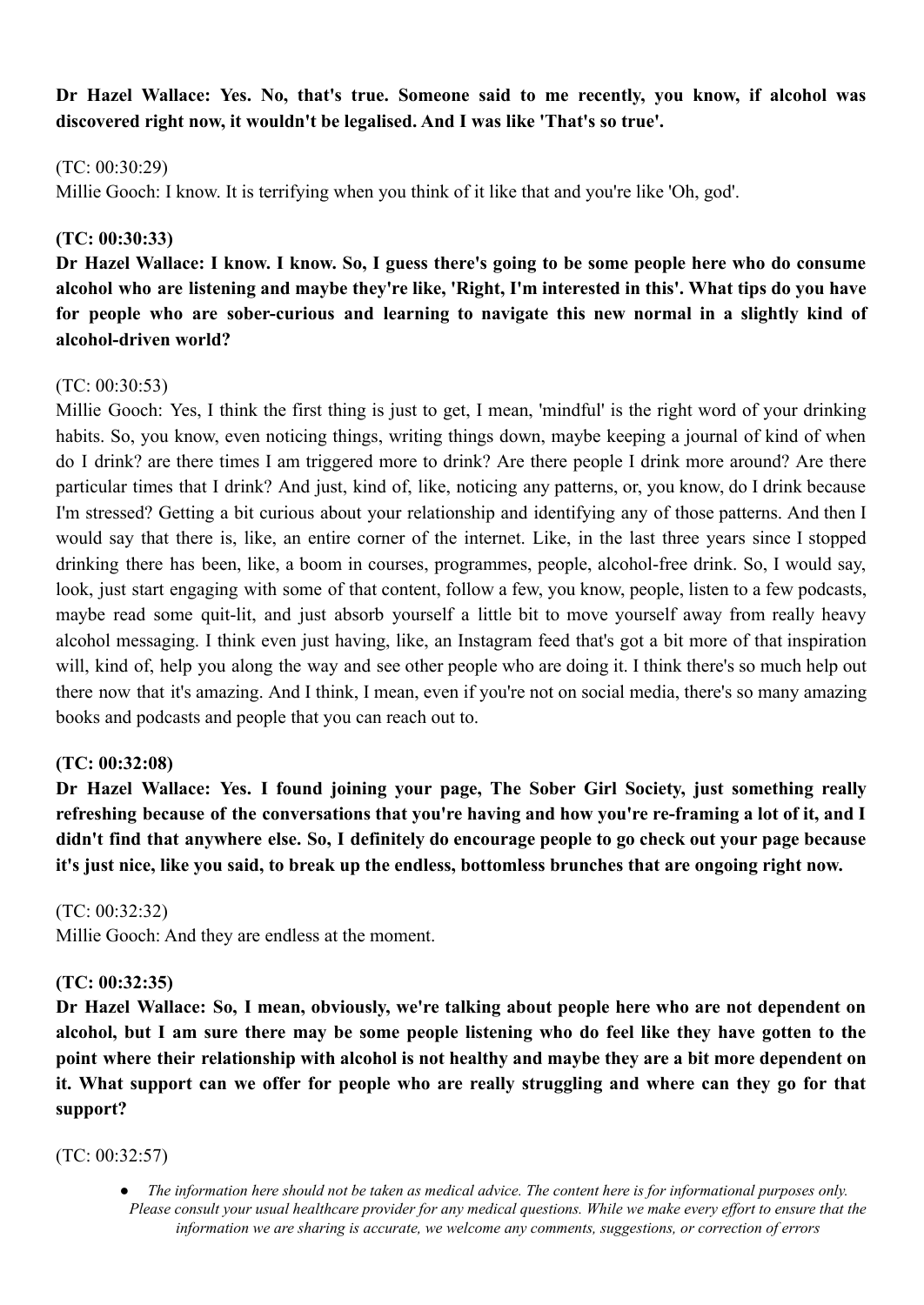Millie Gooch: Yes, so there's so much support out there. I mean, I would say go to your doctor if you are worried that you might be dependent on alcohol because if you do need to go through like a medical withdrawal that kind of needs to be done under supervision. So, I would also say go to your doctor. And then the other thing is, you know, there's amazing support lines out there and charities that you can go to. You could go to an AA meeting. There's amazing charities out there like Alcohol Change, and Nacao and so many that you can go to. We Are With You is another great one. So, there really is help out there. I've actually just got just in the highlights of my Instagram page there's a link with all the kind of hotlines that you can ring if you are struggling. So, I would say that that is your first point of call. But definitely go to your doctor is you are worried about having an alcohol dependency.

# **(TC: 00:33:41)**

# Dr Hazel Wallace: Yes, I completely echo that. And, so, to finish off, for people who want to read, find **out more about this, is The Sober Girl Society the best page or your own personal page?**

# (TC: 00:33:52)

Millie Gooch: You can come to both. So, Sober Girl Society is more the community, so that's where we run kind of like our events and our meet-ups if you want to come and meet like-minded people. And then I also talk about it a lot of my personal page. That's kind of like more my experience. And then, yes, the book, The Sober Girl Society Handbook, is out, so that's a mixture of both really. It's a bit of my story and then also just some, like, really practical tips from me and other people in the community.

# **(TC: 00:34:18)**

# **Dr Hazel Wallace: Yes. I have the book and I love it.**

(TC: 00:34:20) Millie Gooch: Oh, thank you.

# **(TC: 00:34:22)**

Dr Hazel Wallace: Yes. Also the branding is so cool. It makes it feel like-, because I think when we think about sobriety it can often feel very, like, old-fashioned and a little bit boring like you mentioned earlier. But it's so refreshing to have it like, you know, reframed by a young woman, and also have, like, this group of women behind you who are, like, all doing it, and you're like, actually, you can do it **any age and it's not that it's uncool, it's actually pretty cool.**

# (TC: 00:34:46)

Millie Gooch: Aww. Well, I love that. I'm glad that comes across because that's my main aim. I think when I first started looking for pages, everything was really-, you know, like you say, even the branding, it was dark and it was kind of this is what you give up and this is what you leave behind. And, actually, my experience in sobriety was really positive and I'm not saying everything was sparkles and rainbows, but I felt much better in myself and I just couldn't find anything that really reflected that. So, I wanted to, you know, create something that was actually appealing and wouldn't put people off sobriety but actually encourage them to get mindful about their alcohol consumption.

# **(TC: 00:35:20)**